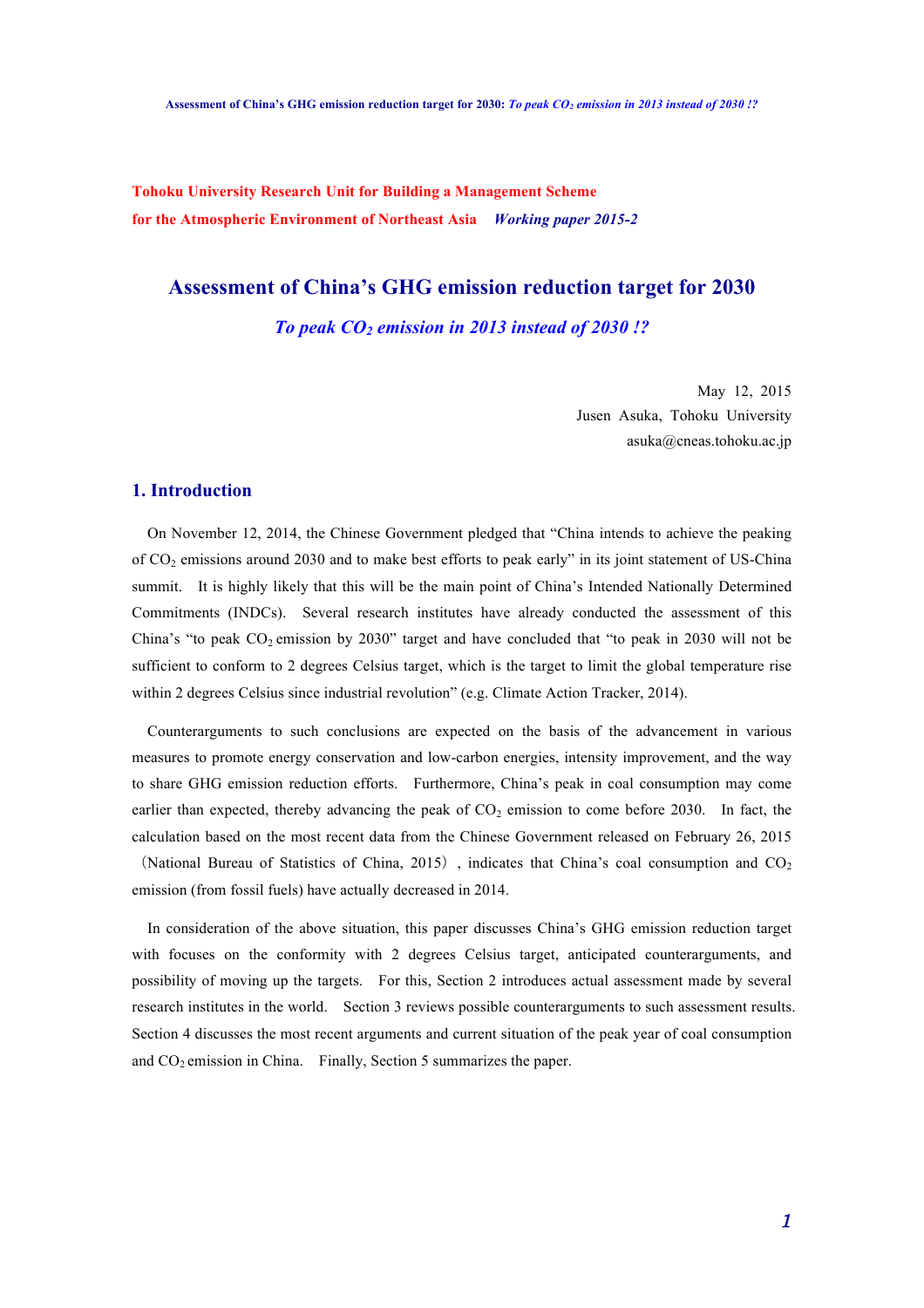## **2. Assessment by research institutes**

The Climate Action Tracker, which is the association of research institutes to review the GHG emission reduction targets of various countries, has assessed China's target to peak  $CO<sub>2</sub>$  emission by 2030 announced by the Chinese Government, and has concluded that "to peak in 2030 is not sufficient for 2 degrees C target." (Climate Action Tracker 2014) Their reasons include: 1) GHG emission trajectory estimated on the basis of peaking  $CO<sub>2</sub>$  emission in 2030 is placed above the GHG emission trajectory of "Benchmark 450 scenario" in LIMITS Project, which is an international project to compare multiple number of models (LIMITS, 2013); and 2) the resultant GHG emission reduction is less than those achievable with the introduction of the best available technologies (BATs). Moreover, the analysis of Höhne et al (2014) which has reviewed more than 40 studies and specified the GHG emission reduction targets of 10 regions under various effort-sharing methods, implies that the China's emission in 2030 need to be almost equal to its emission in 2010 under several effort-sharing methods such as "equal per capita emission". In addition, the staff working paper of EU Commission (Commission of the European Union, 2015) to justify EU's 2030 target (40% reduction from year 1990) suggests that what EU Commission considered the "fair and ambitious GHG emission reduction target of China" should be "to peak GHG emission around year 2023."

### **3. Anticipated counterarguments**

l

Against such assessments and criticisms from the international society, some may develop the following counterarguments.

First, some will likely point out China's progress in the enforcement of concrete policies and measures. For example, China has drastically increased its investment in renewable energies in recent years. According to Renewable Energy Policy Network for the 21st Century (2014), in the year 2013, China has become the world's largest investor in renewable energies, with 21% share in terms of global investment amounts. China invested more in renewable energy than all of Europe did in 2013. In the same year, China has introduced 12 GW solar energy facilities, which is 50% greater than any one nation's single year investment in the past. For wind power, China is the number one country in the world since 2009, in terms of its accumulated wind power capacities. In the aspect of institutions, China has already introduced, though in a pilot phase, GHG emission trading systems in seven of its cities/regions, with the scale second to EU's Emission Trading Scheme (EU ETS). Their energy taxation system has been reformed in a way to promote energy conservation.

Second counterargument can be based on the international comparison of intensity improvements. To peak GHG emission by 2030, China assumes 4.5 % per year reduction in its energy consumption per GDP (Tsinghua University Energy Economy Environment Research Institute,  $2014$ <sup>1</sup>. No developed

<sup>&</sup>lt;sup>1</sup> Assumption of the GDP growth rate is 4 to 5 %/year, and energy consumption growth of 1.5 to 2%/year. China's GDP intensity was reduced by 4.8% from the previous year in 2014 (National Bureau of Statistics of China (2015).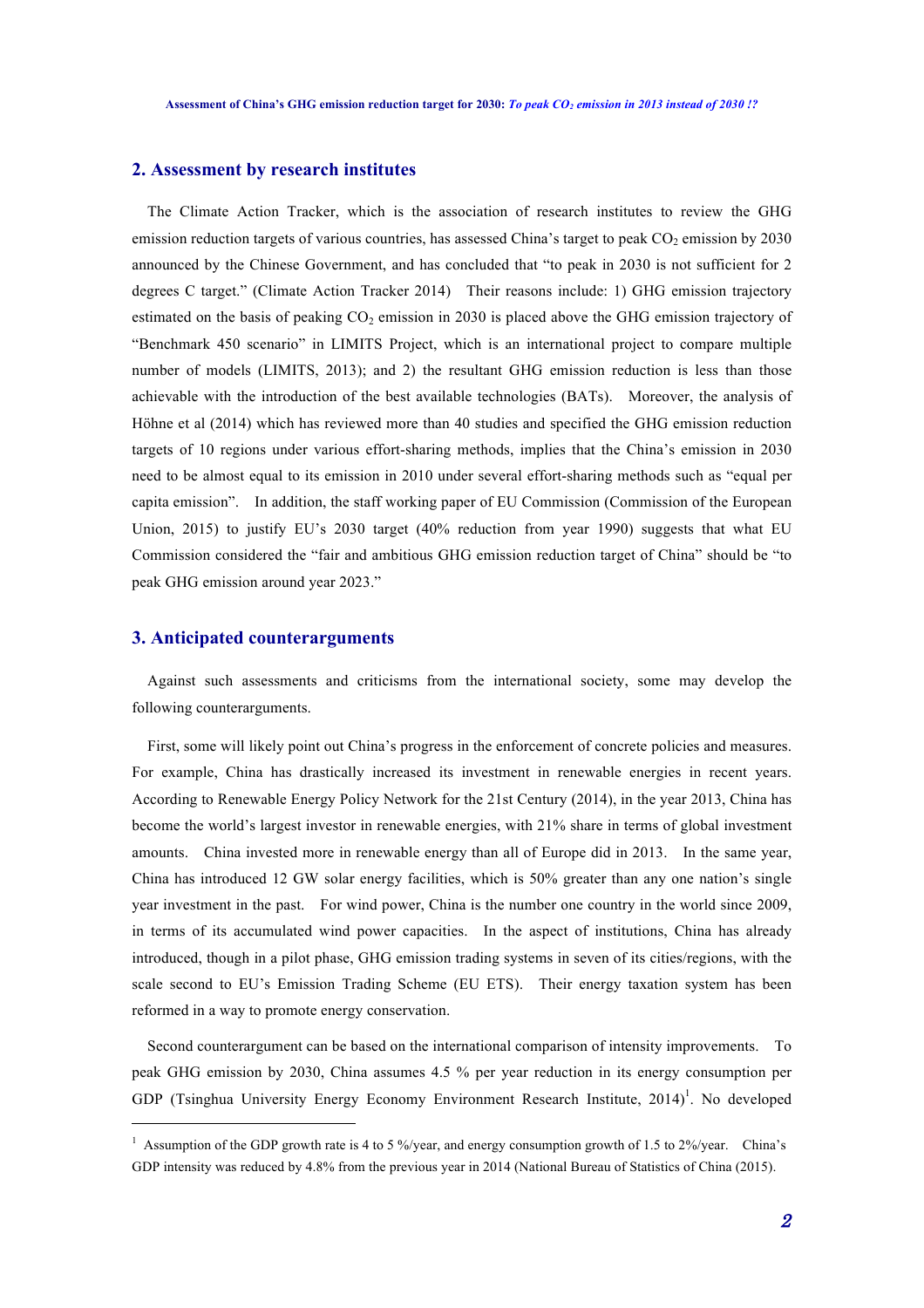#### **Assessment of China's GHG emission reduction target for 2030:** *To peak CO2 emission in 2013 instead of 2030 !?*

countries had ever reduced energy intensities at such rate during their economic development stages. (Many developed countries had the economic growth rate of around 3% per year at their peak of GHG emission.) Actually, China did reduce their energy intensity by 19.1% during the period of 2006 to 2010, which was much higher than those of any other emerging countries.

Thirdly, some may criticize the "un-equitable" methodologies of GHG emission reduction efforts sharing used in the models referenced by the Climate Action Tracker (2014) and the EU Commission. As the calculated values of such models are based on the methodology to calculate GHG emission reduction effort sharing under the concept of "equal marginal abatement cost" to minimize the global cost of GHG emission reduction cost-effectively, it will be disadvantageous to emerging countries like China with less historical emission. It is also important to know that "marginal abatement cost curve" to be used for calculating cost differ widely from model to model due to different assumptions on technology, cost, discount rates, etc. (Hanaoka and Kainuma, 2012).

Whether above counterarguments have sufficient persuasive power or not, the views will differ. For the first counterargument, China's introduction of various measures is easy to understand, but, when asked whether these measures are sufficient enough or not, many will likely answer that they are not (whatever their own emission reduction efforts are). For the second counterargument, certainly there has been no other country in the history of the world that has realized the scale of intensity reductions China has done. Still, the history is a thing of the past and, in consideration of the new global challenge to achieve 2 degrees Celsius target, the international community may find difficulty in accepting the China's claim that their global warming measures of today will be wholly sufficient. For the third counterargument, the author consider it having a certain degree of persuasiveness, in consideration of the descriptions of equity in GHG emission reduction effort sharing stated in IPCC's Fifth Assessment Report, as well as Höhne et al. (2014). However, it is necessary to note that the other methods of effort sharing (for example, equalizing per capita emission) in the same Höhne et al. (2014), and Jiang et al.  $(2014)^2$  have also indicated the need to peak emission before 2025 in China, in order to achieve global 2 degrees Celsius target. In other words, the assessment of China's GHG emission reduction targets largely depends on how strongly historical responsibility is considered as the indices of equity.

## **4. Peaking in 2013 !?**

#### **4.1.** Coal consumption peak and  $CO<sub>2</sub>$  emission peak

In the case of China, today's focus would be whether  $CO<sub>2</sub>$  emission can peak "before" 2030, rather than "in" 2030. According to aforementioned latest "Statistical Communiqué of the People's Republic of China on the 2013 National Economic and Social Development" <sup>3</sup> (National Bureau of Statistics of

<sup>&</sup>lt;sup>2</sup> Jiang et al. (2014) used "equal per capita emission" as the methodology to share GHG emission reduction efforts.

<sup>&</sup>lt;sup>3</sup> "Statistical Communiqué of the People's Republic of China on the National Economic and Social Development" is an annual bulletin to be published at the end of February every year.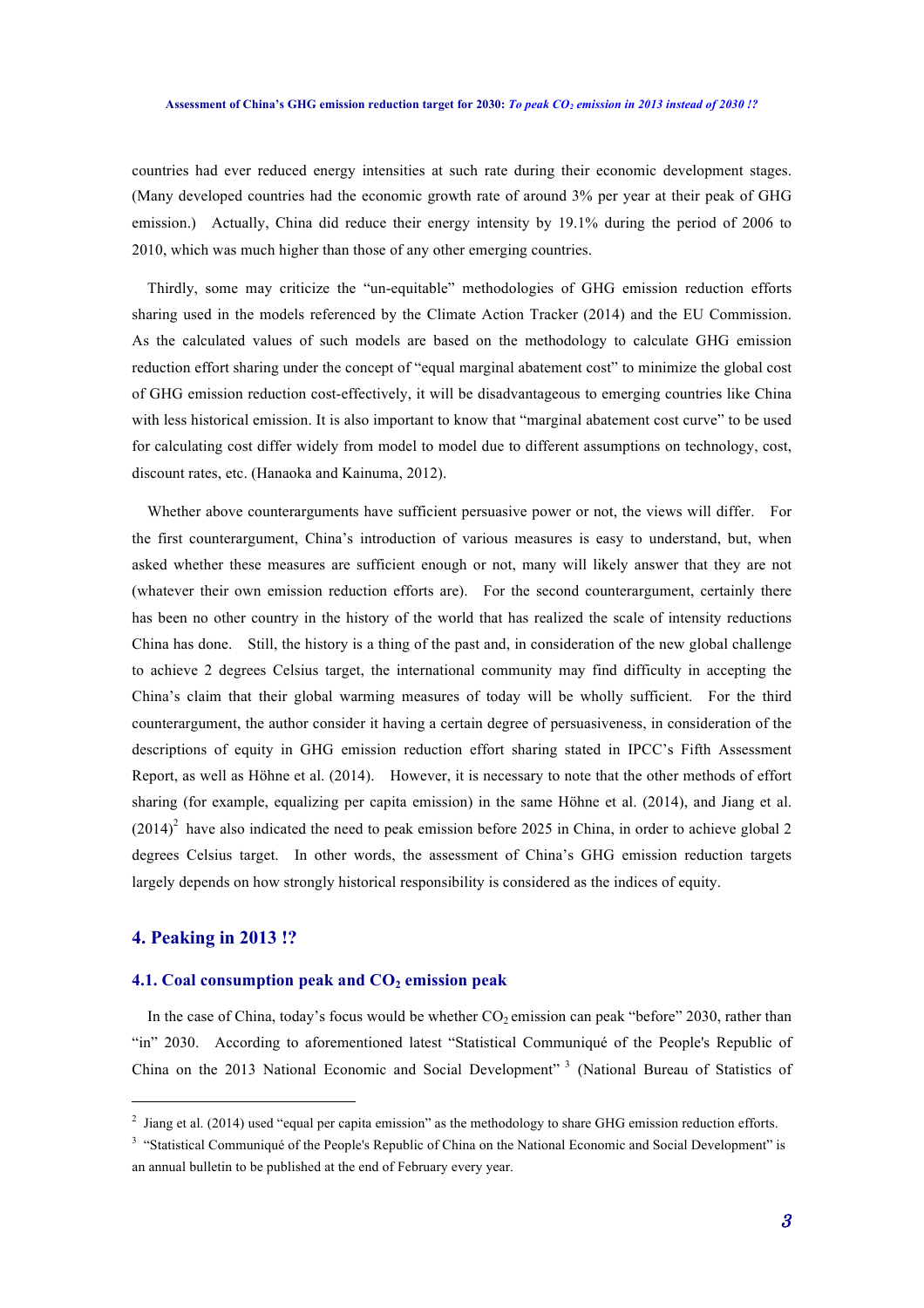China, 2015), it is actually possible to calculate that  $CO<sub>2</sub>$  emission (from fossil fuels) has "peaked" in 2013. Though noted as provisional data, this bulletin describes the actual data of year 2014 for energy consumption, coal consumption, natural gas consumption, crude oil consumption, electric power consumption, shares of coals and renewables in final energy consumption, and others in comparison to those of year 2013. For example, coal consumption in 2014 was 2.9% less than that in 2013. When calculated based on these data, the  $CO_2$  emission (from fossil fuels) has peaked in 2013, or at least has decreased in 2014 (Fig. 1).  $4$ 



## **Fig. 1. Changes in China's coal consumptions and CO2 emission (from fossil fuels) based on National Bureau of Statistics of China (2015)**

Reference: Clean Technica, March 13th, 2015

http://cleantechnica.com/2015/03/13/china-coal-consumption-co2-emission-drop-2014/ (Accessed May 10, 2015)

The main reasons for coal consumption decrease can be attributed to the effects of various governmental measures implemented as air pollution mitigation actions and the measures to change industrial structures. Economic downturn can also be one of the reasons. More specifically, those measures include: 1) tightened regulation of coals and promotion of energy conservation; 2) reforms of taxation systems and protection measures; and 3) increases in renewable and nuclear power generation. The actual contributions of these factors will be analyzed in the future.

l

<sup>4</sup> Based on the National Bureau of Statistics of China (2015) released on February 26, 2015, Glen Peters at CICERO (Center for International Climate and Environment Research) in Norway quickly calculated that total  $CO<sub>2</sub>$  emissions from fossil fuels and cement production in China has decreased by 0.7% in 2014 from 2013. (https://twitter.com/Peters\_Glen/status/570929352831066112/photo/1)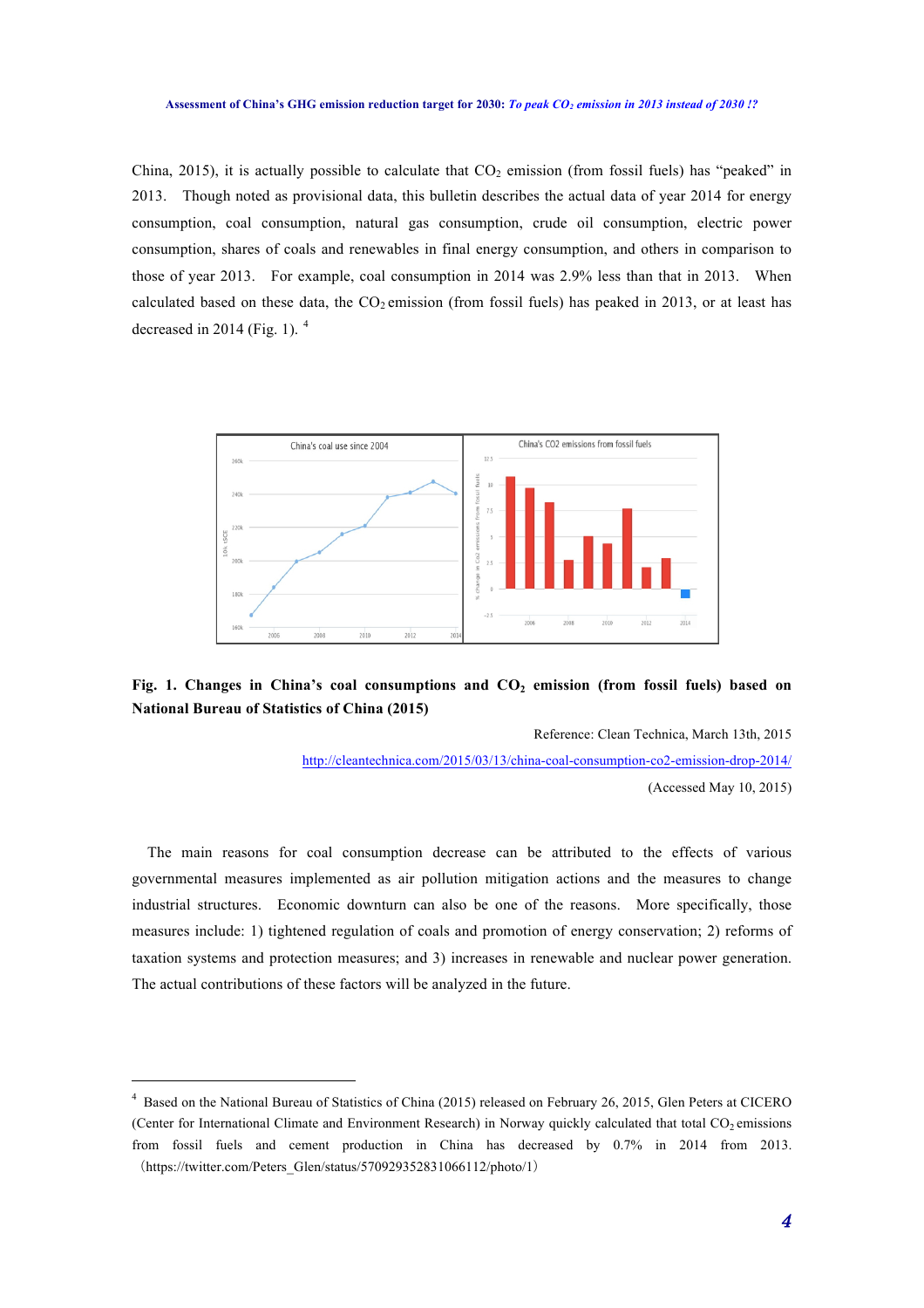#### **4.2. Adjustment of the energy consumption and coal consumption data**

In fact, there is an another noteworthy fact in National Bureau of Statistics of China (2015). That is the upward adjustment (modification) of data for energy consumption and coal consumption in 2013 (Table 1).

|                           | 2014 | 2013 (after adjustment) | 2013 (before adjustment) | Difference $(\% )$ |
|---------------------------|------|-------------------------|--------------------------|--------------------|
| Energy consumption (Mtce) | 4260 | 4168                    | 3750                     | 11.1               |
| Coal consumption (Mt)     | 3940 | 4054                    | 3465                     | 17.1               |
| Share of coals $(\% )$    | 66.0 | 69.5                    | 66.0                     |                    |

**Table 1. Energy consumption, coal consumption and share of coals (before and after adjustment)**

Reference: National Bureau of Statistics of China (2015) and National Bureau of Statistics of China (2014)

As long as the author knows, some researchers were already aware of the possibility of the Chinese Government making upward adjustment of its energy consumption and coal consumption data before the publication of National Bureau of Statistics of China (2015) on Feb.26, 2015. It is also well known that China's National Bureau of Statistics did modify their data of coal consumption in the past. For example, the drastic reduction in coal consumption reported for the period of 1998 to 2002 was later modified due to the correction to raise the number of coal consumption. The reason for such correction at that time was said to be the error in the statistics of small coal mine. Even in more recent statistics, researchers indicated some discrepancies between the total coal consumption of the nation and the sum of sectoral coal consumptions in China. (Horii, 2015)

This time, the direct cause or background of upward adjustment in energy consumption and coal consumption can be statistical "under-reporting" of local governments and enterprises, in response to the central government's tightening of regulations for air pollution and energy conservation measures.<sup>5</sup> Until more detailed analysis is done, however, no clear-cut conclusion can be drawn. Still, it is fairly certain that statistics of coals has some problems.

From the historical viewpoint, however, the Chinese Government has gradually improved the accuracy of statistical data to some extents, as they develop and establish various systems of relevancy. Moreover, it is also true that they now have better capacity to verify the accuracy and reliability of statistical data

l

 $<sup>5</sup>$  In China, a veto by one vote system has been implemented, in which the achievement of environmental and energy</sup> conservation targets becomes the key indices in evaluating the performances of local government officials. Therefore, these officials feel strong pressures to meet such targets. In 2010, the heating energy supply was forcibly stopped in some places to meet energy conservation targets under the  $11<sup>th</sup>$  Five-Year plan (for 2006 to 2010), causing serious problems in the society.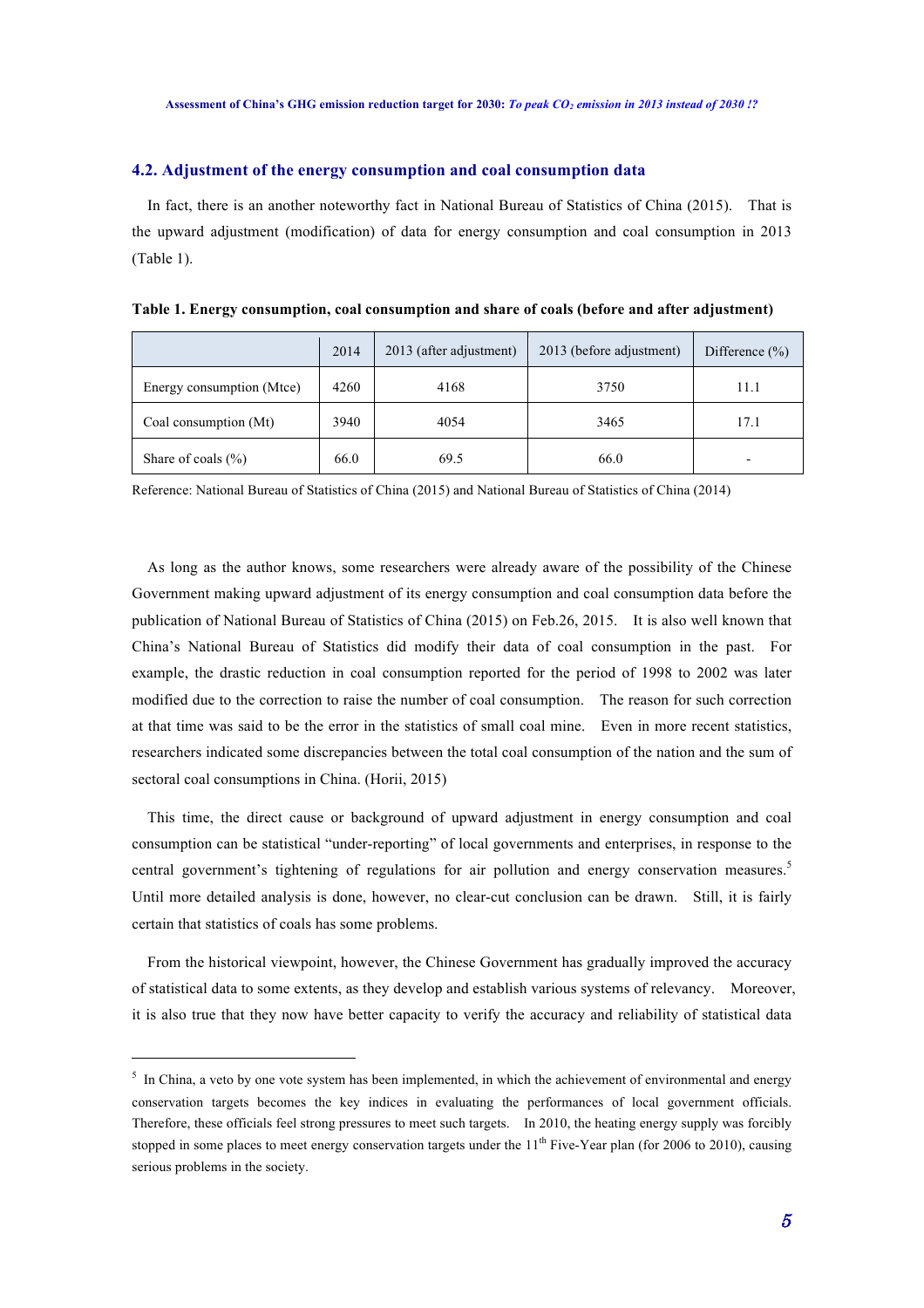through multiple methods.

As for the future development, the Chinese Government is likely to continue further its industrial re-structuring, and the enforcement of more strict air pollution measures, while unlikely maintaining rapid economic expansion. Their power generation capability in renewable and nuclear has actually increased. Most recently (March 21, 2015), the Shen Hua Group, a major coal supplier in China, published their forecast that "coal sales in 2015 will decrease by 10% from 2014". Moreover, according to the Reuters, in 2014, utilization rates at China's thermal power generators fell to a lowest-ever 53.7 percent, down from 57.3 percent in 2013 and resulting in coal for power use dropping 1.3 percent compared with 2013. In addition, utilization rates at thermal power plants - nearly all coal-fired - have dropped to 52.2 percent in the first two months of 2015, Reuters calculations based on monthly power generation and consumption figures show. If that rate holds for the full year, it would be a new annual  $\text{low}^7$ .

There are two important factors to be addressed regarding future coal consumption. First factor is how coal-to-gas and coal-to-oil projects will develop in the future since these projects are the biggest source of additional coal demand outside the power sectors (Myllyvirta, 2014). However, the economic environment to invest on these projects is not so favorable currently and massive water supply required in these projects may cause another environmental problem in water-scarce China. Second factor is the possibility of Chinese Government introducing measures to stimulate the economy if very serious economic downturn continues, which may result in the increase of the coal consumption.

Therefore, although some uncertainty remain, coal consumption is not likely to increase significantly but rather decrease in the near future, making it necessary to consider the problem of upward adjustment in the statistical data of 2013 or before, separate from the trend of coal consumption decrease in 2014 and afterward.

As shown in Table 2 below, recent studies and reports published from several international research institutes and market analysts indicate that China's peak of coal consumption will come unexpectedly earlier. Moreover, many researches listed in Table 2 assume some time laps of two to 10 years between the peak of coal consumption and that of  $CO_2$  emission.<sup>8</sup>

In other words, whether China's coal consumption really hit the peak in 2013 or not, it is possible that China's coal consumption peak before year 2020, if the current domestic and international situation in politics and economy continues, according to the projections made by many researchers and market analysts. With due consideration to a time lag in peaking time, it means that  $CO<sub>2</sub>$  emission will likely peak well before 2030.

l

<sup>6</sup> http://reneweconomy.com.au/2015/more-signs-of-peak-coal-as-chinas-shenhua-forecasts-10-sales-decline-35119

<sup>7</sup> http://www.reuters.com/article/2015/03/26/china-coal-idUSL3N0WL32720150326

<sup>&</sup>lt;sup>8</sup> For the coal consumption peaking issues, including the trends of Chinese energy policies, refer to Li (2014), Shuo and Myllyvirta (2014), Myllayvirta (2014) and Myllayvirta (2015).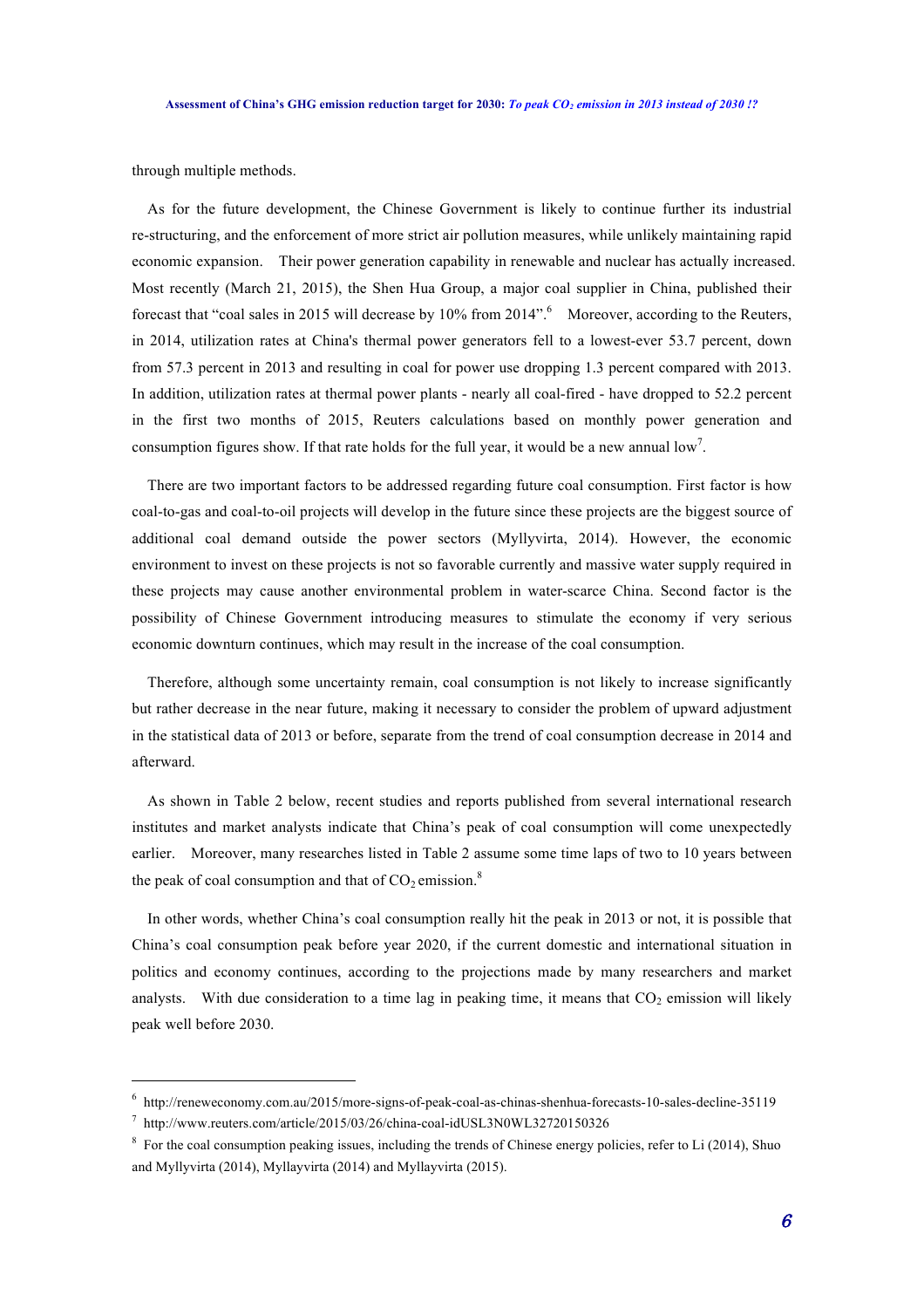| Study names                                      | Scenario names             | Peak year of coal<br>consumption | Peak year of $CO2$<br>emission | <b>Notes</b>                                                                                                                                                          |  |
|--------------------------------------------------|----------------------------|----------------------------------|--------------------------------|-----------------------------------------------------------------------------------------------------------------------------------------------------------------------|--|
| Zhou et al. (2011)                               | Continued<br>Improvement   | 2030                             | 2032                           | Research group of Lawrence<br>Berkeley National Laboratory of                                                                                                         |  |
|                                                  | Accelerated<br>Improvement | 2019                             | 2027                           | US                                                                                                                                                                    |  |
| <b>IEA WEO (2013)</b>                            | New Policies               | 2025 (flattening)                | NA                             |                                                                                                                                                                       |  |
| Citi Research (2013)                             | Transition                 | 2017                             | NA                             | Market analysis by a private<br>company in the US                                                                                                                     |  |
|                                                  | Deep Transition            | 2015                             | <b>NA</b>                      |                                                                                                                                                                       |  |
| <b>IEA WEO (2014)</b>                            | <b>Current Policy</b>      | <b>After 2040</b>                | After 2040                     | New Policies scenario considers<br>the effect of PM <sub>2.5</sub> measures to<br>some extent                                                                         |  |
|                                                  | New Policies               | 2030                             | 2030                           |                                                                                                                                                                       |  |
|                                                  | $450$ ppm                  | 2020                             | 2018                           |                                                                                                                                                                       |  |
| Chinese Academy of<br>Engineering (2011)         |                            | 2030 (peaking)                   | NA                             |                                                                                                                                                                       |  |
| Tsinghua University<br><b>Energy Environment</b> | <b>Continued Effort</b>    | 2035                             | 2040                           | A part of global Climate New<br>Economy Project                                                                                                                       |  |
| Economy Research<br>Institute (2014)             | <b>Accelerated Effort</b>  | 2020                             | 2030                           |                                                                                                                                                                       |  |
| Bernstein Research<br>(2014)                     |                            | 2015                             | <b>NA</b>                      | Market analysis by a private<br>company in the US                                                                                                                     |  |
| Deutsche Bank (2014)                             |                            | 2016                             | NA                             | Market analysis by a private<br>company in Germany                                                                                                                    |  |
| China National Coal<br>Association (2014)        |                            | 2020                             | NA                             | Association of the companies in<br>the industry                                                                                                                       |  |
| Li (2014)                                        |                            | 2015-2019                        | 2025-2030                      | Research by a professor<br>at<br>Nagaoka<br>University<br>of<br>Technology in Japan                                                                                   |  |
| Zhang et al. (2014)                              | No Policy                  | After 2050                       | After 2050                     | Joint research<br>work<br>between                                                                                                                                     |  |
|                                                  | Continued Effort           | 2030                             | 2040                           | researchers of<br>MIT<br>and<br>of                                                                                                                                    |  |
|                                                  | Accelerated Effort         | 2020                             | 2030                           | Tsinghua University in China                                                                                                                                          |  |
| Jiang et al. (2014)                              | Baseline                   | NA                               | 2040                           | Research using the integrated<br>assessment model by researchers<br>at Energy Research Institute under<br>the National Development and                                |  |
|                                                  | Low Carbon                 | NA                               | 203 (flattening)               |                                                                                                                                                                       |  |
|                                                  | Enhanced Low<br>Carbon     | 2020 (peaking)                   | 2030                           |                                                                                                                                                                       |  |
|                                                  | 2 degree                   | NA                               | 2020                           | Reform Commission in China                                                                                                                                            |  |
| Yang (2014)                                      | Energy<br>Conservation     | 2030                             | NA                             | of<br>Result<br>China<br>Coal<br>Consumption Cap Project, a joint<br>research project between NRDC<br>(US's research institute)<br>and<br>several Chinese researchers |  |
|                                                  | Coal-Control               | 2020 (flattening)                | NA                             |                                                                                                                                                                       |  |
|                                                  | 2 degrees                  | 2020 (peaking)                   | NA                             |                                                                                                                                                                       |  |

Note: "Peaking" means decrease starts. "Flattening" means increase stops.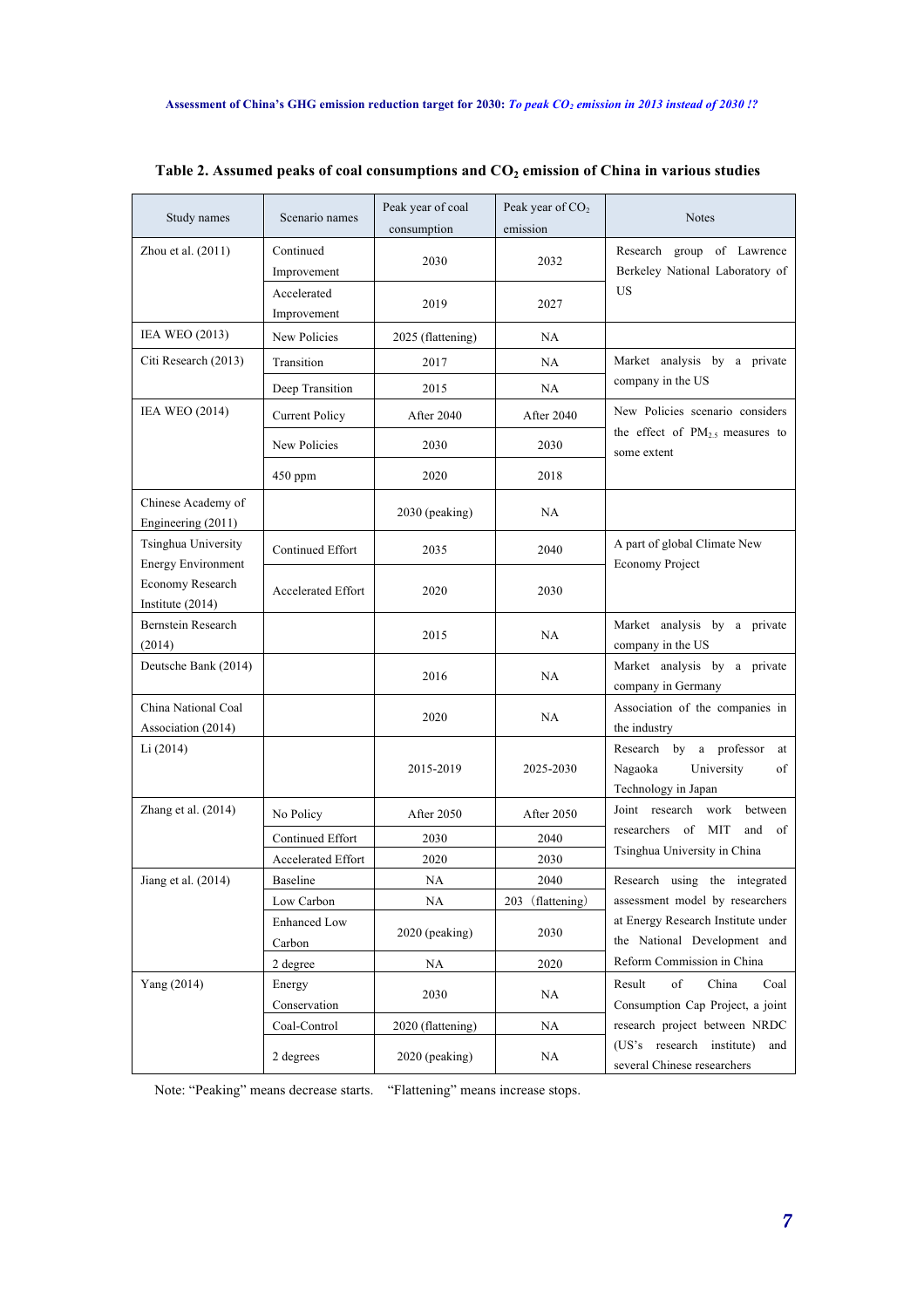#### **Assessment of China's GHG emission reduction target for 2030:** *To peak CO2 emission in 2013 instead of 2030 !?*

In terms of the  $CO<sub>2</sub>$  emission, the Chinese Government may revise conversion rate to calculate  $CO<sub>2</sub>$ emission from fossil fuel combustion due to change of the contents of the fuels, which may result in increasing the  $CO<sub>2</sub>$  emission. It seems that the Chinese Government is considering all issues mentioned above and is going to make the INDCs public in June, which will clarify many of these issues.

The joint statement of the US and China did refer to the 2 degrees Celsius target, while describing that the current target is not fixed. If the peaking of coal consumption before 2020 becomes quite apparent, or the peak in 2013 is ascertained to some extents, it is possible that the Chinese Government may advance the peak year of GHG emission reduction earlier at some point.

#### **5**.**Conclusions**

 To assess China's GHG emission reduction target for 2030 may influence the assessment of other countries' GHG emission reduction targets. This is because there may be some countries that would try to justify their targets "in comparison to China." In this respect, also, the assessment of China's GHG emission reduction target for 2030 has special significance.

Now, if we are to consider 2 degrees Celsius target, and do not place much emphasis on historical responsibilities, then not many research institutes will evaluate China's GHG emission reduction target "to peak in 2030" as "fair and ambitious" target. Undoubtedly, some will try to make various counterarguments against such assessments, but the author is skeptical of some of their persuasiveness. Depending on how much importance being placed on historical responsibilities, the assessment of China's targets can be varied widely.

 In addition, China has upwardly adjusted its statistical data of energy and coals as discussed in the latter half of this paper which made many researchers troubled to find appropriate interpretation of such adjustment as well as  $CO<sub>2</sub>$  emission peak. As long as the author knows, many of those involved in China's energy and climate change policy issues are already aware of the upward adjustment of statistical data with the decrease in coal consumption and possible  $CO<sub>2</sub>$  peak. Because the peaking comes much earlier than assumed, and probably because of a tactical reason for international negotiation, not many officials and relevant researchers would claim that the decrease of  $CO<sub>2</sub>$  emission will continue as is. It seems that quite a few recognize the high possibility of coal consumption decrease, while taking "wait and see" attitude towards  $CO<sub>2</sub>$  emission decrease. As for the upward data adjustment issue, it seems many are also waiting for the revision of the previous years' data, i.e., data before 2013. However, these data adjustments simply make the international community more doubtful in the reliability of Chinese data, which may, in some degree, strengthen criticisms to China's GHG emission reduction commitment and its climate policy itself.

Still, several international research institutes as well as market analysts have indicated the possibility of China's coal consumption peaking much earlier than expected, since several years ago. There is little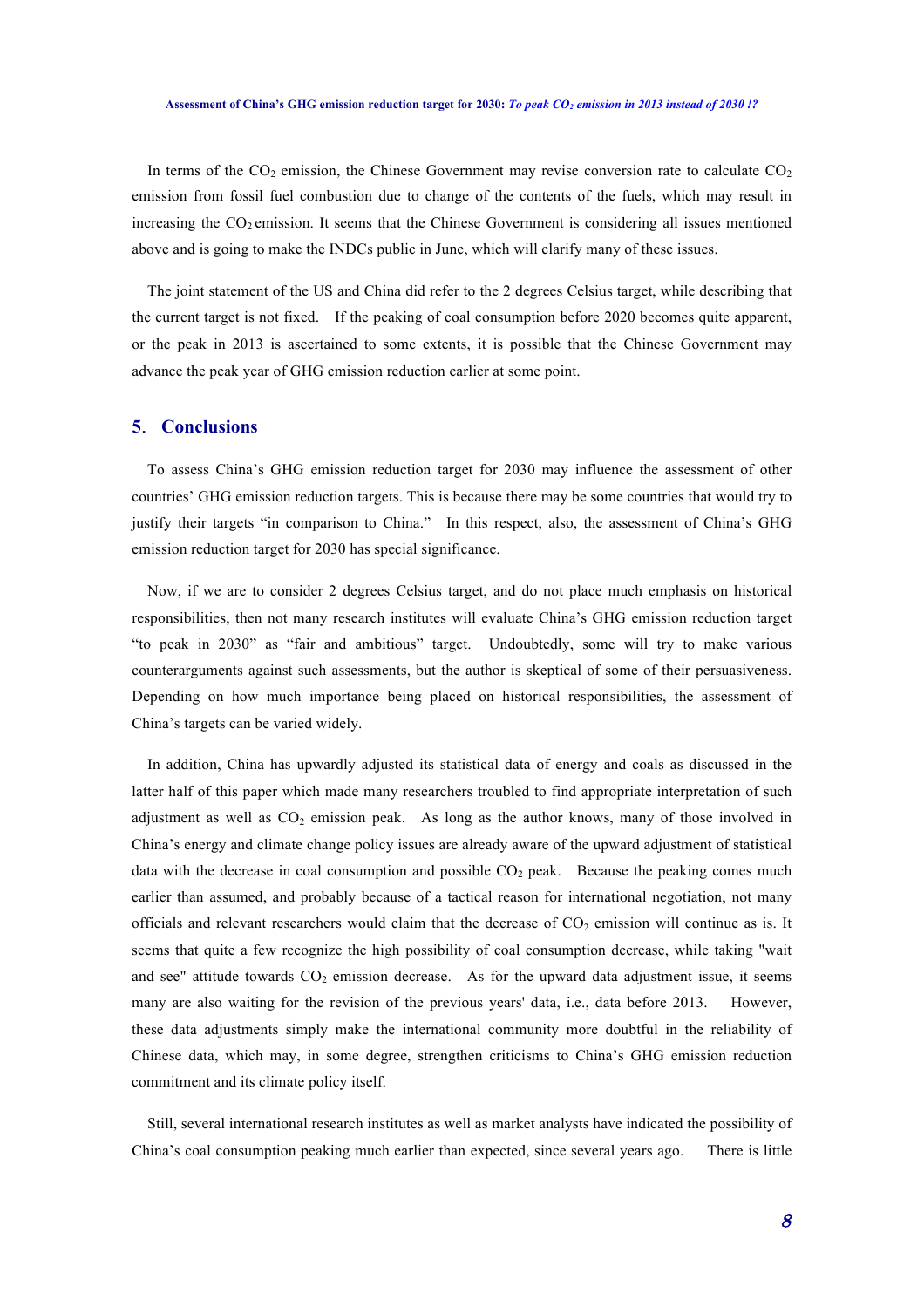#### **Assessment of China's GHG emission reduction target for 2030:** *To peak CO2 emission in 2013 instead of 2030 !?*

doubt that China is experiencing many structural changes in its energy mix and industrial structures because of many reasons including air pollution mitigation. In this sense, the issue of upward adjustment of statistical data until 2013 and the declining trend of coal consumption in 2014 and later be discussed separately. And it seems more appropriate to assume that coal consumption and  $CO<sub>2</sub>$  emission are not likely to show significant increases in the future.

The shrinking of global carbon budget due to China's data adjustment is a "bad news", but it will be better and, probably, more appropriate to accept the possibilities of much earlier peaking in China's coal consumption and  $CO<sub>2</sub>$  emission as a "good news".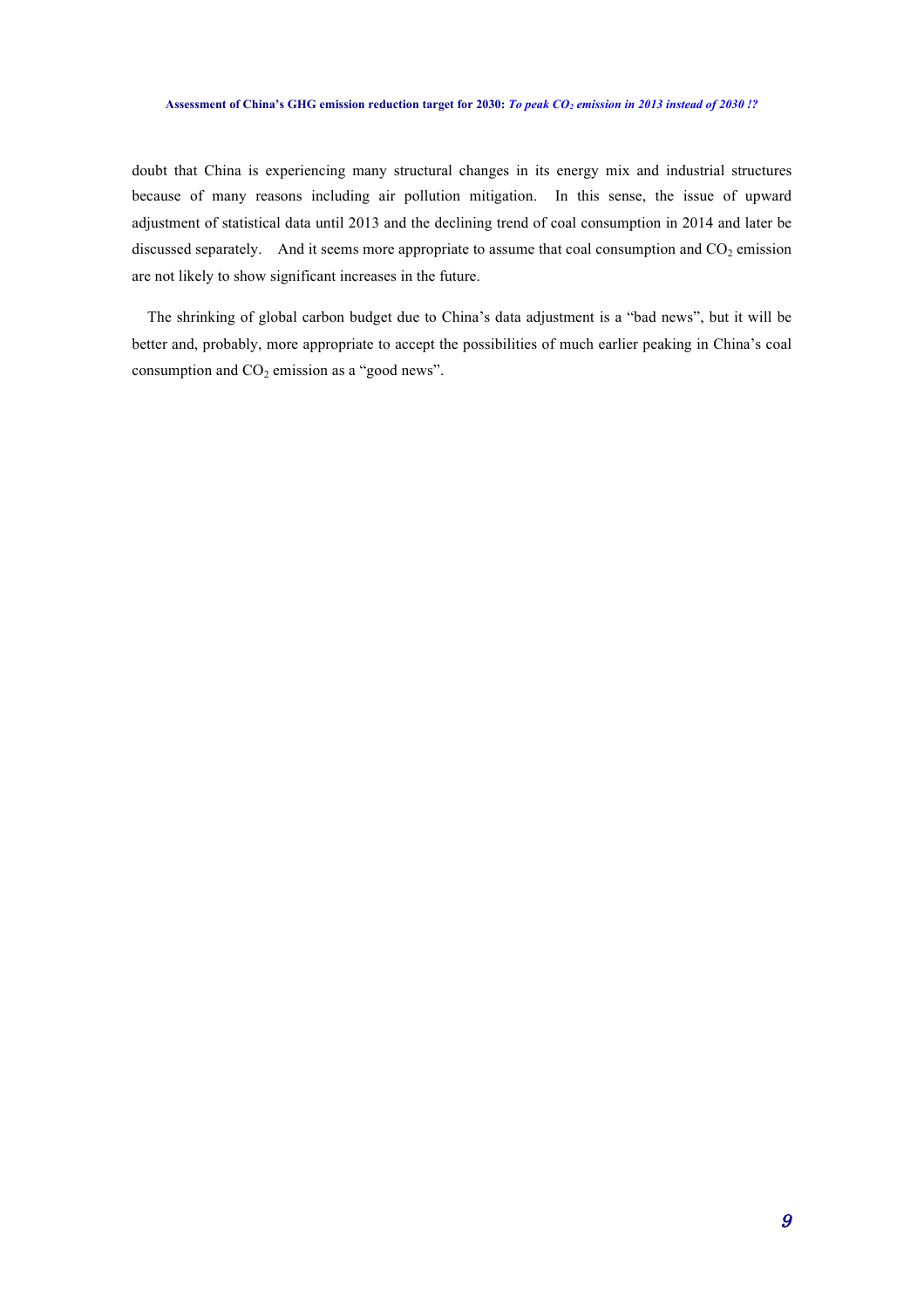## <*References*>

Bernstein Research (2013) "Asian Coal & Power: Less, Less, Less... The Beginning of the End of Coal", Political, social and economic pressures add up to one simple outcome for China's favorite fuel, JUNE 2013

http://www.fossil.energy.gov/programs/gasregulation/authorizations/2013\_applications/sierra\_cl ub 13-69 venture/Ex. 110 - Bernstein peak coal report.pdf [Accessed Mar. 10, 2015]

Chinese Academy of Engineering (2011) "Chinese Energy in the Long- and Medium-Term (2030, 2050)"

China National Coal Association (2014) Information from "China unveils energy strategy, targets for 2020" by the China daily (USA) Nov.19, 2014.

http://usa.chinadaily.com.cn/china/2014-11/19/content\_18943912.htm

[Accessed Mar. 10, 2015]

Citi Research (2013) "The Unimaginable: Peak Coal in China Effects of possible peaking of coal demand in China could ripple across global coal trade, producers and carbon emission", 4 September 2013

https://ir.citi.com/z5yk080HEXZtoIax1EnHssv%2Bzm4Pc8GALpLbF2Ysb%2Fl21vGjprPCVQ %3D%3D [Accessed Mar. 10, 2015]

Climate Action Tracker (2014) "China and US increase climate ambition: Improvements needed in 2015", Policy Brief, 12 November 2014

http://climateactiontracker.org/news/166/China-and-US-increase-climate-ambition-Improvement s-needed-in-2015.html [Accessed Feb 10, 2015]

Commission of the European Unions (2015) "COMMISSION STAFF WORKING DOCUMENT" Accompanying the document "COMMUNICATION FROM THE COMMISSION TO THE EUROPEAN PARLIAMENT AND THE COUNCIL", The Paris Protocol - a blueprint for tackling global climate change beyond 2020 {COM(2015) 81 final} http://ec.europa.eu/priorities/energy-union/docs/paris-swd\_en.pdf

[Accessed Feb 10, 2015]

- Hanaoka, T., and Kainuma, M. (2012) "Low-carbon transitions in world regions: comparison of technological mitigation potential and costs in 2020 and 2030 through bottom-up analyses". Sustainability Science, Volume 7, Issue 2, pp 117-137.
- Höhne, Nicklas, Michel Den Elzen, Donovan Escalan (2014) "Regional GHG reduction targets based on effort sharing: a comparison of studies", Climate Policy, Vol. 14, No. 1, pages 122 –147. http://dx.doi.org/10.1080/14693062.2014.849452
- Horii, Shinji (2015) "Update on China's coal demand and supply and perspective on future air pollution problem in China", presentation for the Northeast Asia: Air policy and climate policy symposium, Tohoku University Tokyo branch, March 6, 2015.
- IEA (2014) "World Energy Outlook", IEA.
- IEA (2013) "World Energy Outlook", IEA.
- Jiang K., X. Zhuang, R. Miao and H. Chenmin (2013) "China's Role in Attaining the Global 2 Target",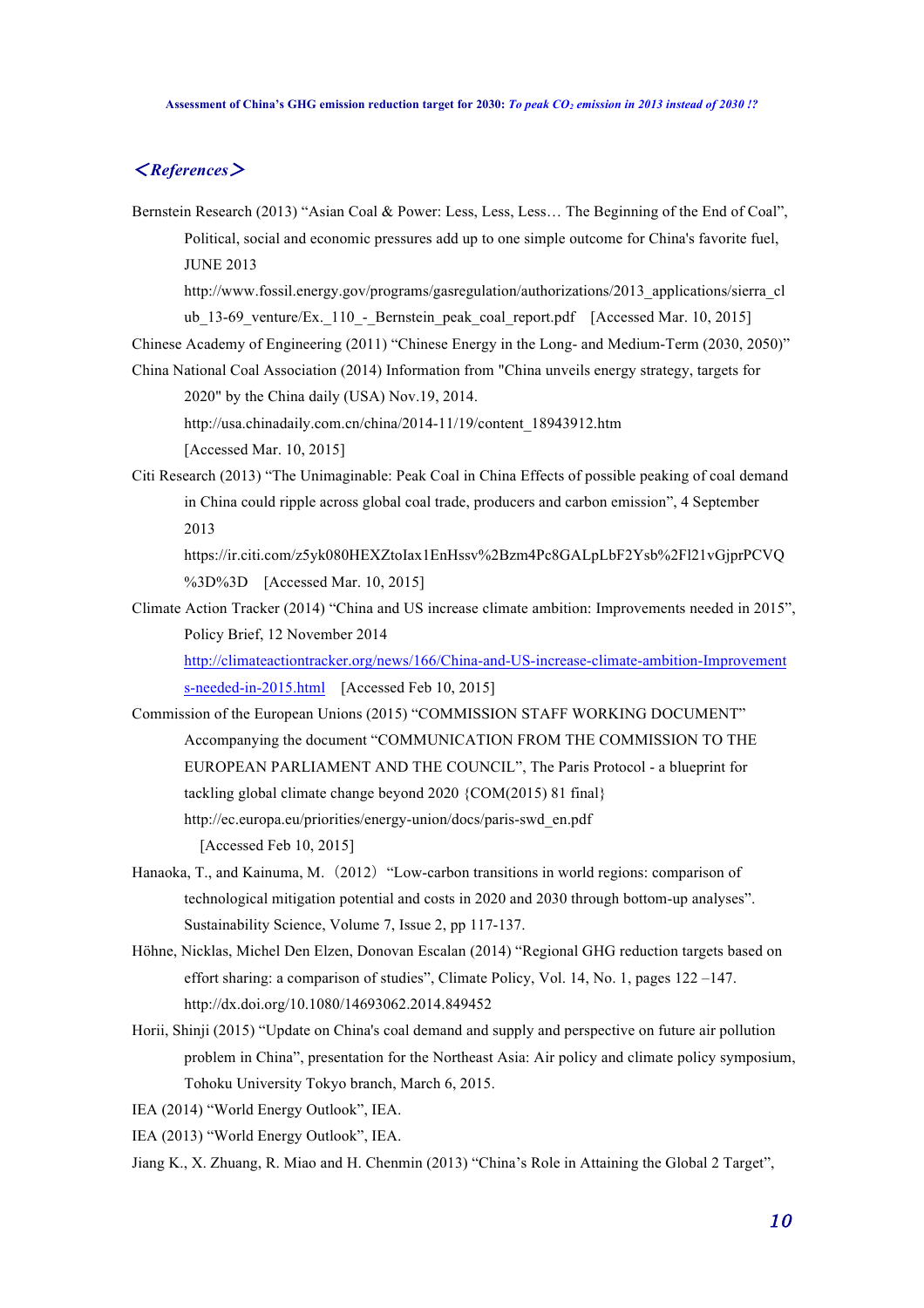Volume 13, Supplement 01, 2013, Climate Policy

http://www.tandfonline.com/doi/abs/10.1080/14693062.2012.746070

LIMITS (2013) Policy Brief on policy analysis 1/2013

http://www.feem-project.net/limits/docs/limits\_policy%20brief%20on%20policy%20analysis\_en

.pdf [Accessed Mar. 10, 2015]

- Li, Zhidong (2014) "Peak Coal in China: Rethinking the Unimaginable", China's Energy Crossroads: Forging a New Energy and Environmental Balance NBR Reports (Nov 2014) http://www.nbr.org/publications/element.aspx?id=792 [Accessed Mar. 10, 2015]
- Myllyvirta, Lauri (2015) "China's Coal Consumption Fell in 2014", The Energy Collective, Jan 28, 2015. http://theenergycollective.com/lauri-myllyvirta/2187741/it-s-official-china-s-coal-consumption-f ell-2014 [Accessed Mar. 10, 2015]
- Myllyvirta, Lauri (2014) "China Coal Use Can Peak this Decade: What Did the IEA Miss?", The Energy Collective, December 22, 2014.

http://theenergycollective.com/lauri-myllyvirta/2174746/china-coal-use-can-peak-decade-what-d id-iea-miss [Accessed Mar. 10, 2015]

- National Bureau of Statistics of China (2014) "Statistical Communiqué of the People's Republic of China on the 2013 National Economic and Social Development", published on February 24, 2014. http://www.stats.gov.cn/english/PressRelease/201402/t20140224\_515103.html [Accessed Mar.] 10, 2015]
- National Bureau of Statistics of China (2015), "Statistical Communiqué of the People's Republic of China on the 2014 National Economic and Social Development", published on February 26, 2015. http://www.stats.gov.cn/english/PressRelease/201502/t20150228\_687439.html [Accessed Mar.] 10, 2015]
- Renewable Energy Policy Network for the 21st Century (2014) "RENEWABLES 2014 GLOBAL STATUS REPORT".

http://www.ren21.net/portals/0/documents/resources/gsr/2014/gsr2014\_full%20report\_low%20re s.pdf [Accessed Mar. 10, 2015]

Shuo, Li and Lauri Myllyvirta (2014) "The End of China's Coal Boom– 6 facts you should know", Greenpeace Asia, April 2014.

http://www.greenpeace.org/eastasia/Global/eastasia/publications/reports/climate-energy/2014/Th e-End-of-Chinas-Coal-Boom-Briefing.pdf [Accessed Mar. 10, 2015]

Tsinghua University, Energy, Environment, Economy Research Institute (2014) "China and New Climate Economy".

http://newclimateeconomy.report/china/ [Accessed Mar. 10, 2015]

Yang, Fuqiang (2014) "China Coal Consumption Cap Project Main Report Framework", presentation at the China Environment Forum Capping China's Coal, Woodrow Wilson Center, November 24, 2014. http://wilsoncenter.org/sites/default/files/Yang%20Fuqiang%20ppt.pdf [Accessed Mar. 10, 2015]